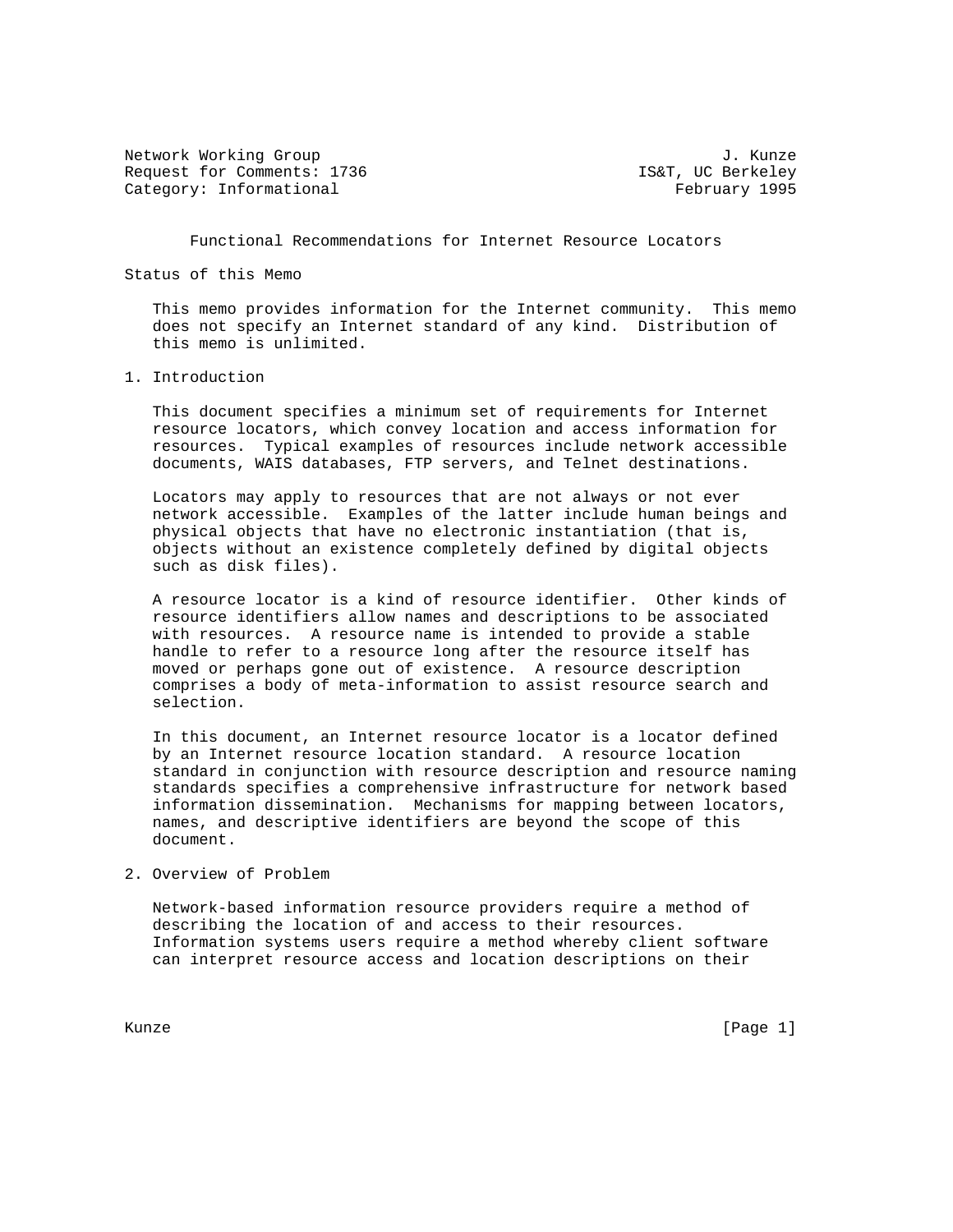behalf in a relatively transparent way. Without such a method, transparent and widely distributed, open information access on the Internet would be difficult if not impossible.

2.1 Defining the General Resource Locator

 The requirements listed in this document impose restrictions on the general resource locator. To better understand what the Internet resource locator is, the following general locator definition provides some contrast.

 Definition: A general resource locator is an object that describes the location of a resource.

 This definition deliberately allows many degrees of freedom in order to contain the furthest reaches of the wide-ranging debate on resource location standards. Vast as it is, this problem space is a useful backdrop for discussion of the requirements (later) that generate a smaller, more manageable problem space. A resource location standard shrinks the space again by applying additional requirements.

 Consider the definition in four parts: (1) A general resource locator is an object (2) that describes (3) the location of (4) a resource.

2.1.1. A general resource locator is an object...

 The object could be a complex data structure. It could be a contiguous sequence of bytes. It could be a pair of latitude longitude coordinates, or a three-color road map printed on paper. It could be a sequence of characters that are capable of being printed on paper.

2.1.2. ...that describes

 In the fully general case, there are many ways that a resource locator could describe the location. It could employ a graphical or natural language description. It could be heavily encoded or compressed. It could be lightly encoded and readily understandable by human beings. The description could be a multi-level hierarchy with common semantics at each level. It could be a multi-level hierarchy with common semantics at only the first two levels, where semantics below the second level depend on the value given at the first level. These are just a few possibilities.

Kunze [Page 2]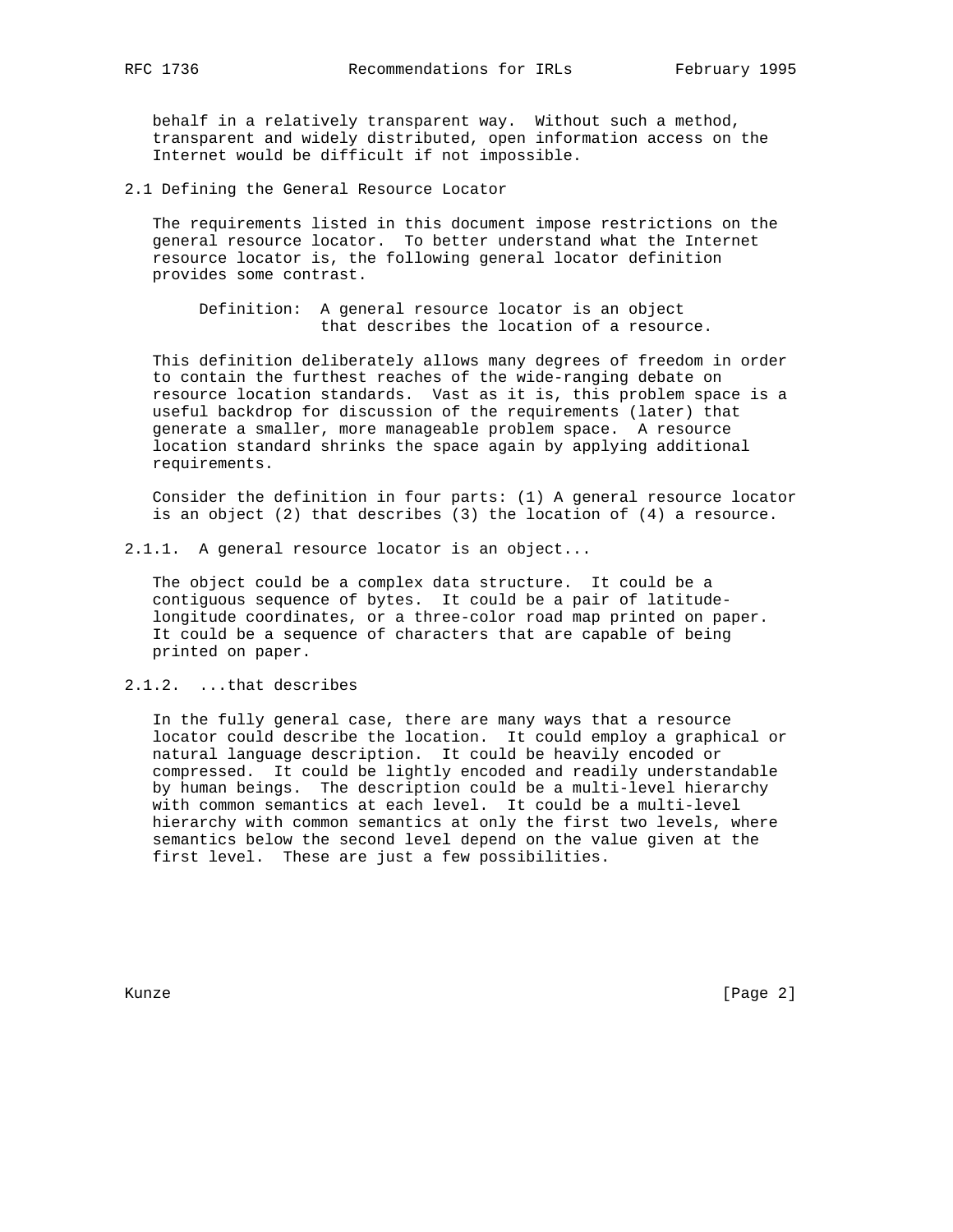# 2.1.3. ...the location of

 A resource locator describes a location but never guarantees that access may be established. While access is often desired when clients follow location instructions given in a conformant resource locator, the resource need not exist any longer or need not exist yet. Indeed it may never exist, even though the locator continues to describe a location where a resource might exist (e.g., it might be used as a placeholder with resource availability contingent upon an event such as a payment).

 Furthermore, the nature of certain potential resources, especially animate beings or physical objects with no electronic instantiation, makes network access meaningless in some cases; such resources have locators that would imply non-networked access, but again, access is not guaranteed.

## 2.1.4. ...a resource.

 A resource can be many things. Besides the non-networked or non electronic resources just mentioned, familiar examples are an electronic document, an image, a server (e.g., FTP, Gopher, Telnet, HTTP), or a collection of items (e.g., Gopher menu, FTP directory, HTML page). Other examples accompany multi-function protocols such as Z39.50, which can perform single round trip network access, session-oriented search refinement, and index browsing.

#### 2.2 Producers and Interpreters of Resource Locators

 Central to the discussion of locator requirements is the issue of parsability. This is the ability of an agent to recognize or understand a locator in whole or in part. Discussion may be assisted by clearly distinguishing the two main actions associated with locators.

 Resource locators are both produced and interpreted. Producers are bound by the resource location standards that are in turn bound by requirements listed in this document. Interpreters of locators are not bound by the requirements; they are beneficiaries of them.

#### 2.2.1 Resource Locator Interpreters

 A resource locator is interpreted by interpreting agents, which in this document are simply called interpreters. Interpreters may be either human beings or software. Along the way to establishing access based on information in a locator, one or more interpreters may be employed. Some examples of multiple interpreters processing a single locator illustrate the concept that a resource locator may be

Kunze [Page 3]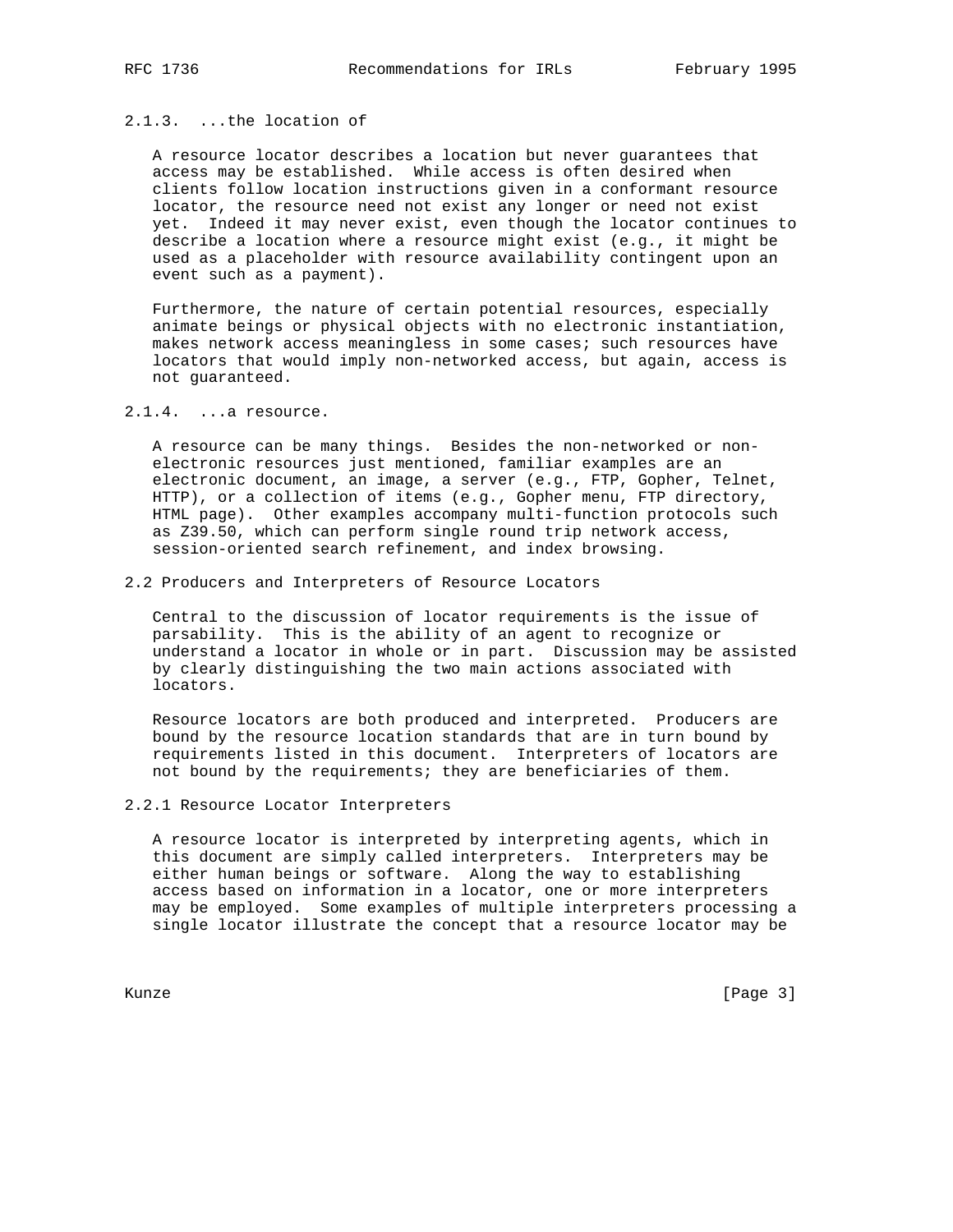understandable only in part by each of several interpreters, but understandable in its entirety by a combination of interpreters.

 In the first example, a software interpreter recognizes enough of a locator to understand to which external agent it needs to forward it. Here, the external agent might be a user and the locator a library call number; the software forwards the locator simply by displaying it. The agent might be a network software layer specializing in a particular communications protocol; once the service is recognized, the locator is forwarded to it along with an access request.

 In another example, a human interpreter might also recognize enough of a locator to understand where to forward it. Here, the person might be a user who recognizes a library call number as such but who does not understand the location information encoded in it; the person forwards it to a library employee (an external agent) who knows how to establish access to the library resource.

 A prerequisite to interpreting a locator is understanding when an object in question actually is a locator, or contains one or more locators. Some constrained environments make this question easy to answer, for example, within HTML anchors or Gopher menu items. Less constrained environments, such as within running text, make it more difficult to answer without well-defined assumptions. A resource location standard needs to make any such assumptions explicit.

## 2.2.2 Resource Locator Producers

 Resource locators are produced in many ways, often by an agent that also interprets them. The provider of a resource may produce a locator for it, leaving the locator in places where it is intended to be discovered, such as an HTML page, a Gopher menu, or an announcement to an e-mail list.

 Non-providers of resources can be major producers of locators; for example, WWW client software produces locators by translating foreign resource locators (e.g., Gopher menu items) to its own format. Some locator databases (e.g., Archie) have been maintained by automated processes that produce locators for hundreds of thousands of FTP resources that they "discover" on the Internet.

 Users are major producers of resource locators. A user constructing one to share with others is responsible for conformance with locator standards. Sometimes a user composes a resource locator based on an educated guess and submits it to client software with the intent of establishing access. Such a user is a producer in a sense, but if the locator is purely for personal consumption the user is not bound by the requirements. In fact, some client software may offer as a

Kunze [Page 4]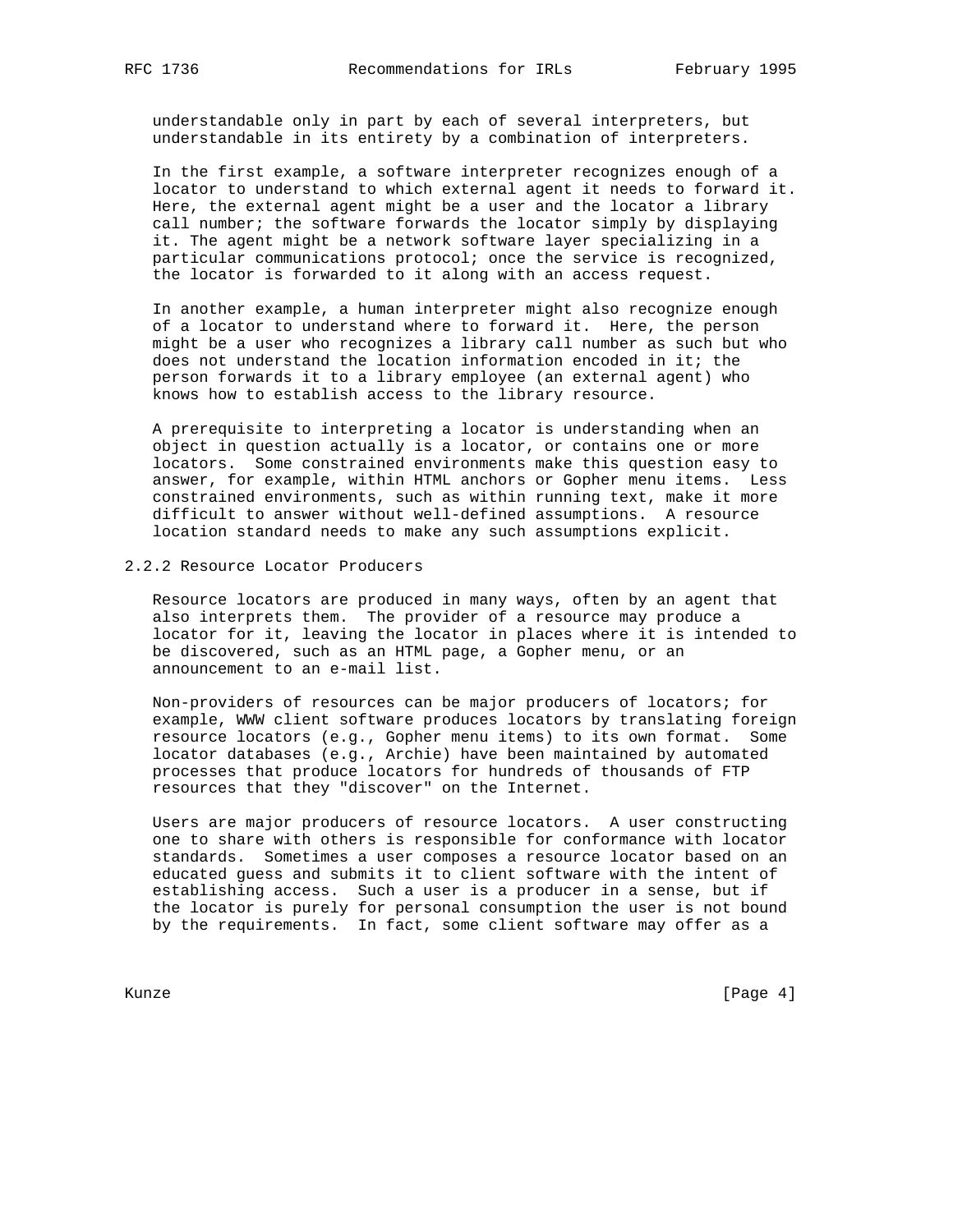service to translate abbreviated, non-conformant locators entered by users into successful access instructions or into conformant locators (e.g., by adding a domain name to an unqualified hostname)

2.3 Uniqueness of Resource Locators

 The topic of a "uniqueness" requirement for resource locators has been discussed a great deal. This document considers the following aspects of uniqueness, but deliberately rejects them as requirements. It is incumbent upon a resource location standard that takes on this topic to be clear about which aspects it addresses.

2.3.1. Uniqueness and Multiple Copies of a Resource

 A uniqueness requirement might dictate that no identical copies of a resource may exist. This document makes no such requirement.

2.3.2. Uniqueness and Deterministic Access

 A uniqueness requirement might dictate that the same resource accessed in one attempt will also be the result of any other successful attempt. This document makes no such requirement, nor does it define "sameness". It is inappropriate for a resource location standard to define "sameness" among resources.

2.3.3. Uniqueness and Multiple Locators

 A uniqueness requirement might dictate that a resource have no more than one locator unless all such locators be the same. This document makes no such requirement, nor does it define "sameness" among locators (which a standard might do using, for example, canonicalization rules).

2.3.4. Uniqueness, Ambiguity, and Multiple Objects per Access

 A uniqueness requirement might dictate that a resource locator identify exactly one object as opposed to several objects. This document makes no general definition of what constitutes one object, several objects, or one object consisting of several objects.

3. Resource Access and Availability

 A locator never guarantees access, but establishing access is by far the most important intended application of a resource locator. While it is considered ungracious to advertize a locator for a resource that will never be accessible (whether a "networkable" resource or not), it is normal for resource access to fail at a rate that increases with the age of the locator used.

Kunze [Page 5]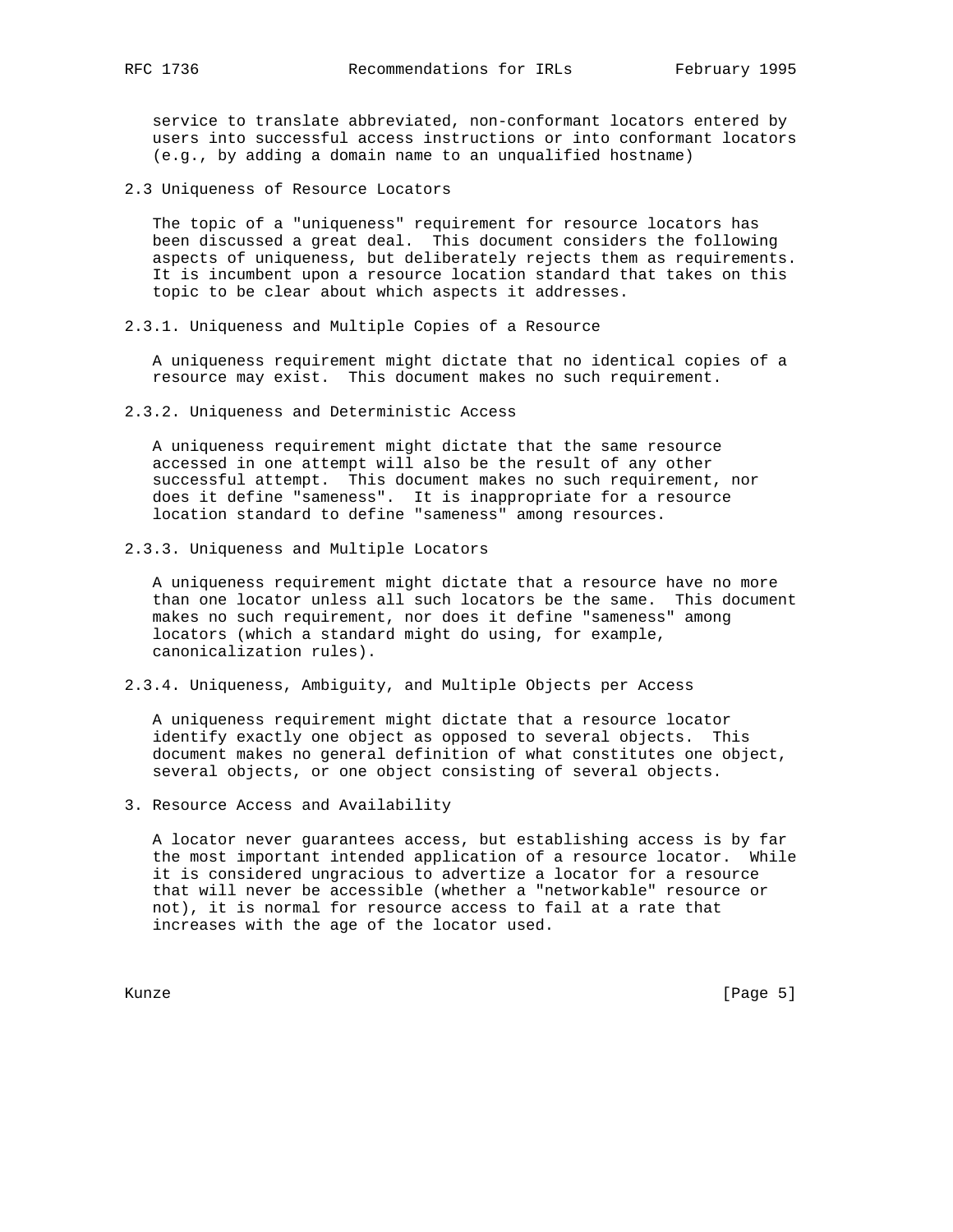Resource access can fail for many reasons. Providers fundamentally affect accessibility by moving, replacing, or deleting resources over time. The frequency of such changes depends on the nature of the resource and provider service practices, among other things. A locator that conforms to a location standard but fails for one of these reasons is called "invalid" for the purposes of this document; the term invalid locator does not apply to malformed or non conformant locators. Resource naming standards address the problem of invalid locators.

 Ordinary provider support policies may cause resources to be inaccessible during predictable time periods (e.g., certain hours of the day, or days of the year), or during periods of heavy system loading. Rights clearance restrictions impossible to express in a locator also affect accessibility for certain user populations. Heavy network load can also prevent access. In such situations, this document calls a resource "unavailable". A locator can both be valid and identify a resource that is unavailable. Resource description standards address, among other things, some aspects of resource availability.

 In general, the probability with which a given resource locator leads to successful access decreases over time, and depends on conditions such as the nature of the resource, support policies of the provider, and loading of the network.

4. Requirements List for Internet Resource Locators

 This list of requirements is applied to the set of general locators defined in section 2.1. The resulting subset, called Internet locators in this document, is suitable for further refinement by an Internet resource location standard. Some requirements concern locator encoding while others concern locator function.

 One requirement from the original draft list was dropped after extensive discussion revealed it to be impractical to meet. It stated that with a high degree of reliability, software can recognize Internet locators in certain relatively unstructured environments, such as within running ASCII text.

4.1 Locators are transient.

 The probability with which a given Internet resource locator leads to successful access decreases over time. More stable resource identifier schemes are addressed in resource naming standards and are outside the scope of a resource location standard.

Kunze [Page 6]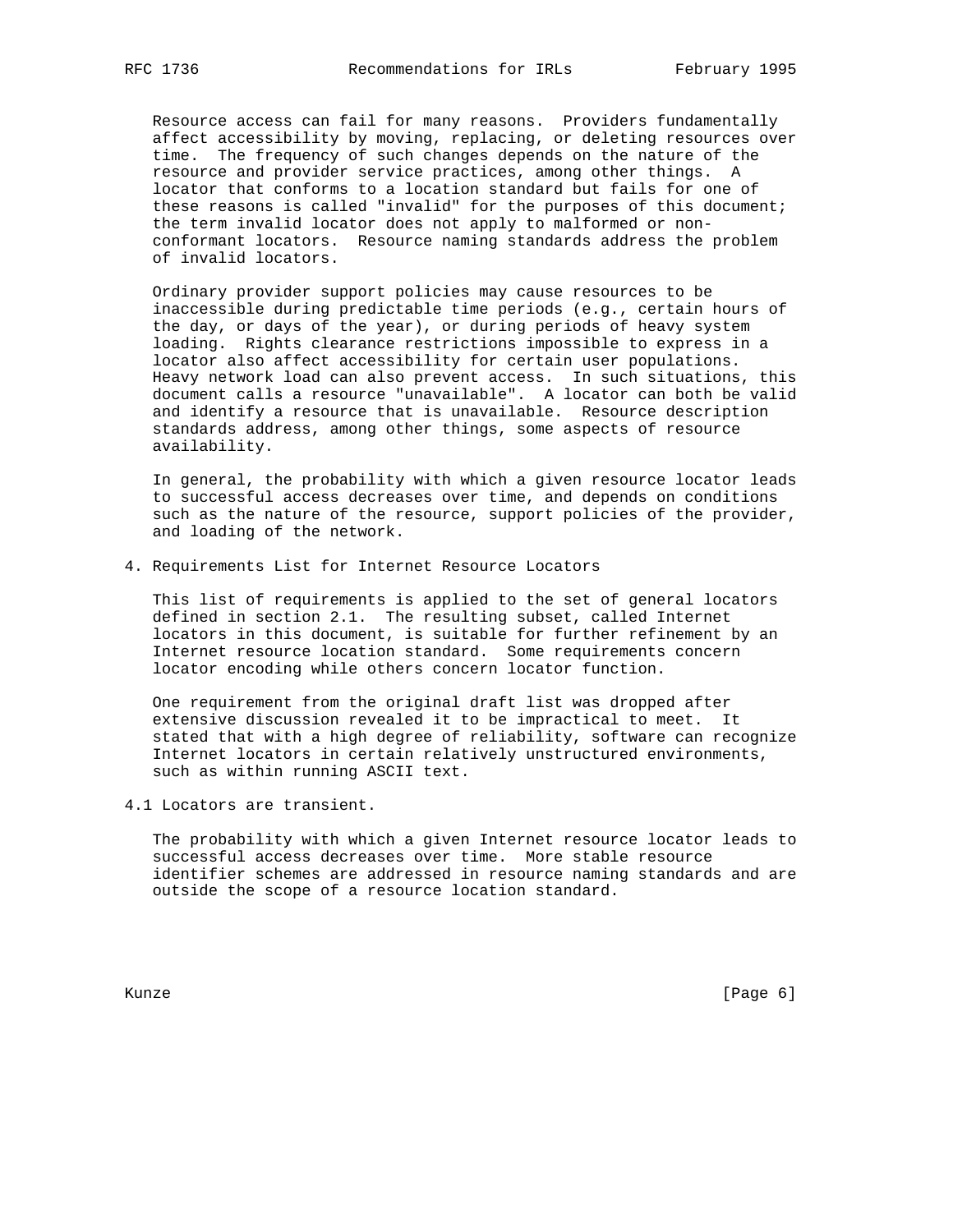4.2 Locators have global scope.

 The name space of resource locators includes the entire world. The probability of successful access using an Internet locator depends in no way, modulo resource availability, on the geographical or Internet location of the client.

4.3 Locators are parsable.

 Internet locators can be broken down into complete constituent parts sufficient for interpreters (software or human) to attempt access if desired. While these requirements do not bind interpreters, three points bear emphasizing:

- 4.3.1 A given kind of locator may still be parsable even if a given interpreter cannot parse it.
- 4.3.2 Parsable by users does not imply readily parsable by untrained users.
- 4.3.3 A given locator need not be completely parsable by any one interpreter as long as a combination of interpreters can parse it completely.
- 4.4 Locators can be readily distinguished from naming and descriptive identifiers that may occupy the same name space.

 During a transition period (of possibly indefinite length), other kinds of resource identifier are expected to co-exist in data structures along with Internet locators.

4.5 Locators are "transport-friendly".

 Internet locators can be transmitted from user to user (e.g, via e mail) across Internet standard communications protocols without loss or corruption of information.

4.6 Locators are human transcribable.

 Users can copy Internet locators from one medium to another (such as voice to paper, or paper to keyboard) without loss or corruption of information. This process is not required to be comfortable.

Kunze [Page 7]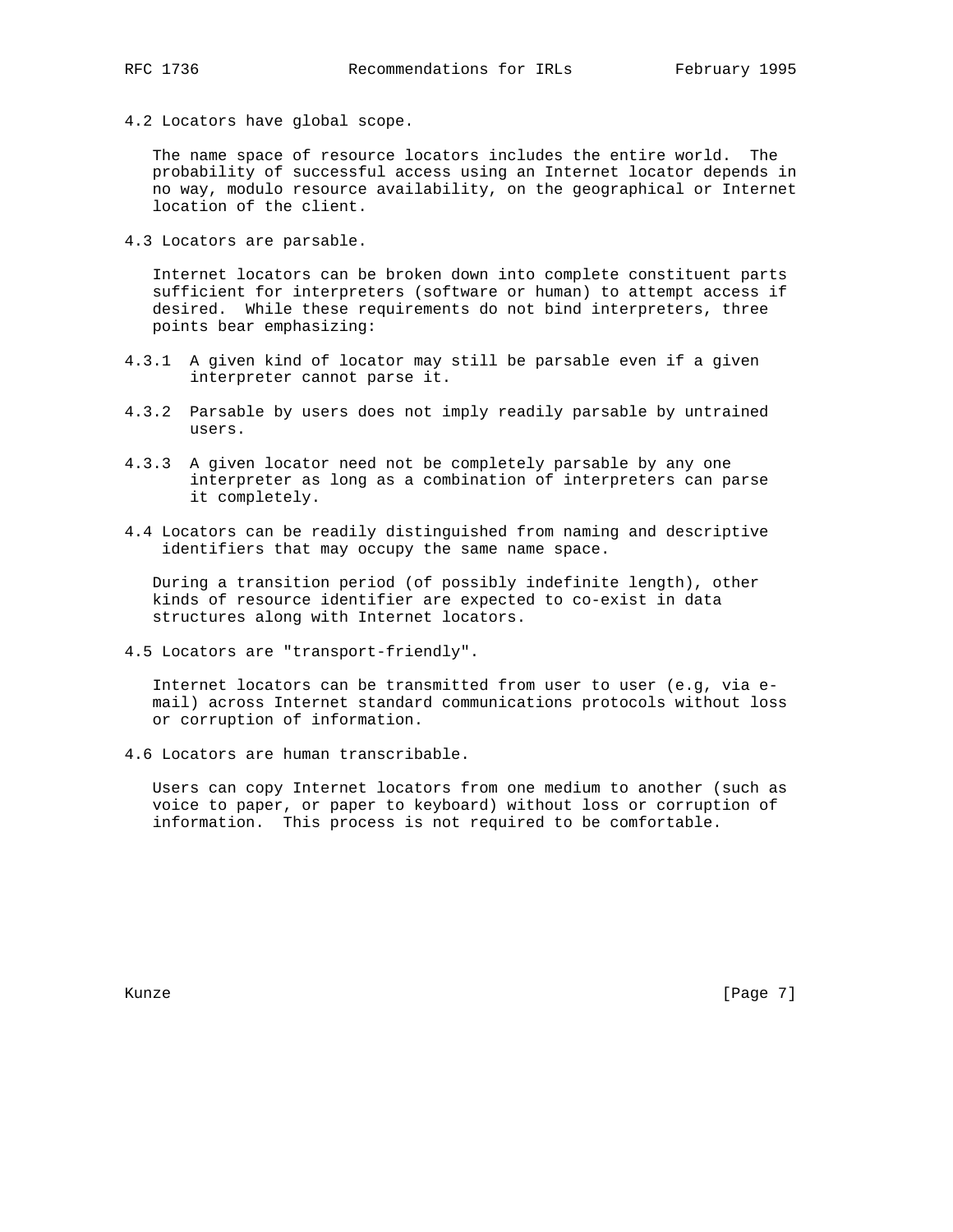4.7 An Internet locator consists of a service and an opaque parameter package.

 The parameter package has meaning only to the service with which it is paired, where a service is an abstract access method. An abstract access method might be a software tool, an institution, or a network protocol. The parameter package might be service-specific access instructions. In order to protect creative development of new services, there is an extensible class of services for which no parameter package semantics common across services may be assumed.

4.8 The set of services is extensible.

New services can be added over time.

4.9 Locators contain no information about the resource other than that required by the access mechanism.

 The purpose of an Internet locator is only to describe the location of a resource, not other properties such as its type, size, modification date, etc. These and other properties belong in a resource description standard.

5. Security Considerations

 While the requirements have no direct security implications, applications based on standards that fulfill them may need to consider two potential vulnerabilities. First, because locators are transient, a client using an invalid locator might unwittingly gain access to a resource that was not the intended target. For example, when a hostname becomes unregistered for a period of time and then re-registered, a locator that was no longer valid during that period might once again lead to a resource, but perhaps to one that only pretends to be the original resource.

 Second, because a locator consists of a service and a parameter package, potentially enormous processing freedom is allowed, depending on the individual service. A server is vulnerable unless it suitably restricts its input parameters. For example, a server that advertizes locators for certain local filesystem objects may inadvertently open a door through which other filesystem objects can be accessed.

 A client is also vulnerable unless it understands the limitations of the service it is using. For example, a client trusting a locator obtained from an uncertain source might inadvertently trigger a mechanism that applies charges to a user account. Having a clear definition of service limitations could help alleviate some of these

Kunze [Page 8]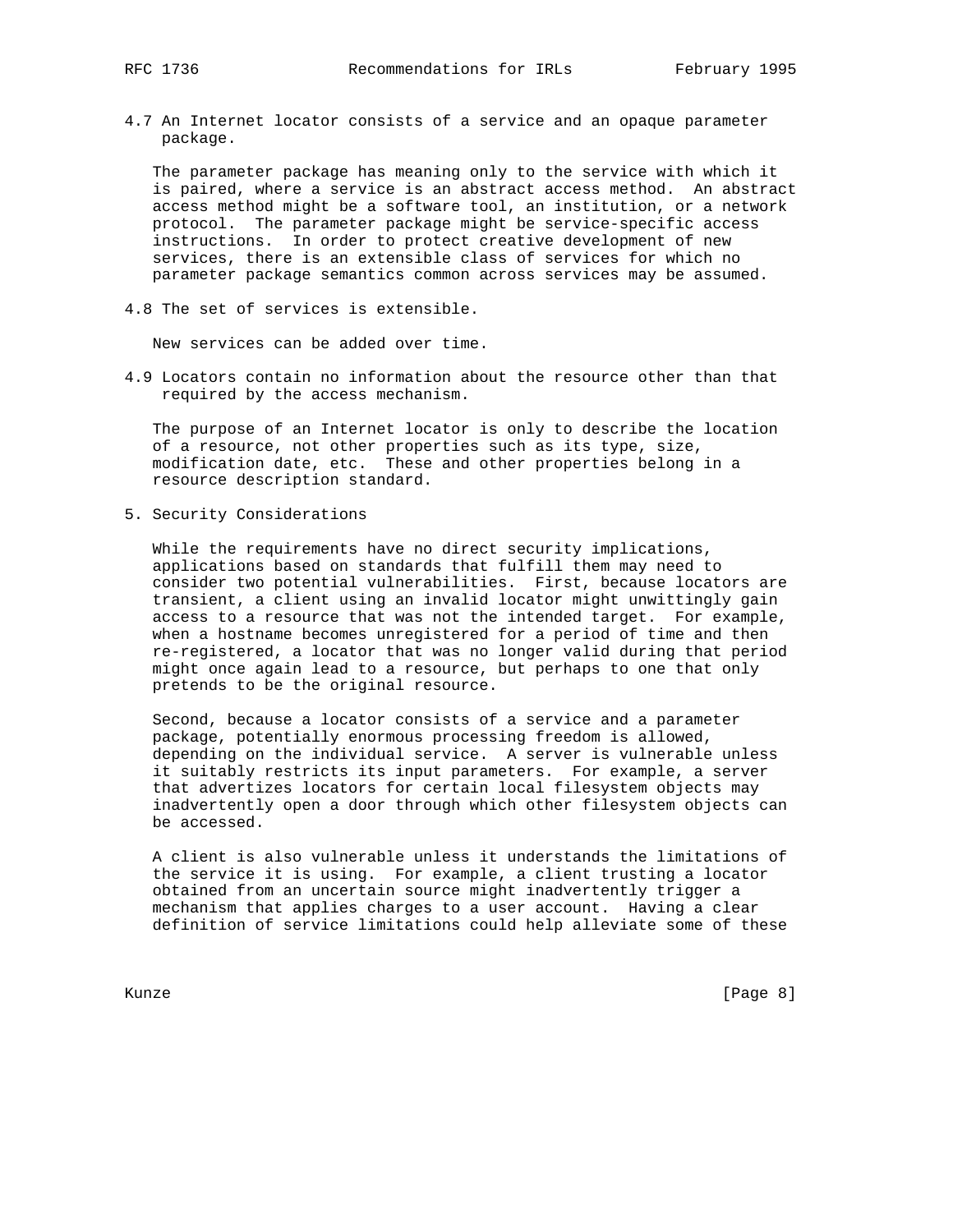concerns.

 For services that by nature offer a great deal of user freedom (remote login for example), the pre-specification of user commands within a locator presents vulnerabilities. With careful command screening, the deleterious effects of unknowingly executing (at the client or server) an embedded command such as "rm -fr \*" can be avoided.

6. Conclusion

 Resource location standards, which define Internet resource locators, give providers the means to describe access information for their resources. They give client developers the ability to access disparate resources while hiding access details from users.

 Several minimum requirements distinguish an Internet locator from a general locator. Internet resource locators are impermanent handles sufficiently qualified for resource access not to depend in general on client location. Locators can be recognized and parsed, and can be transmitted unscathed through a variety of human and Internet communication mechanisms.

 An Internet resource locator consists of a service and access parameters meaningful to that service. The form of the locator does not discourage the addition of new services or the migration to other resource identifiers. A clean distinction between resource location, resource naming, and resource description standards is preserved by limiting Internet locators to no more information than what is required by an access mechanism.

7. Acknowledgements

 The core requirements of this document arose from a collaboration of the following people at the November 1993 IETF meeting in Houston, Texas.

 Farhad Ankelesaria, University of Minnesota John Curran, NEARNET Peter Deutsch, Bunyip Alan Emtage, Bunyip Jim Fullton, CNIDR Kevin Gamiel, CNIDR Joan Gargano, University of California at Davis John Kunze, University of California at Berkeley Clifford Lynch, University of California Lars-Gunnar Olson, Swedish University of Agriculture Mark McCahill, University of Minnesota

Kunze [Page 9]